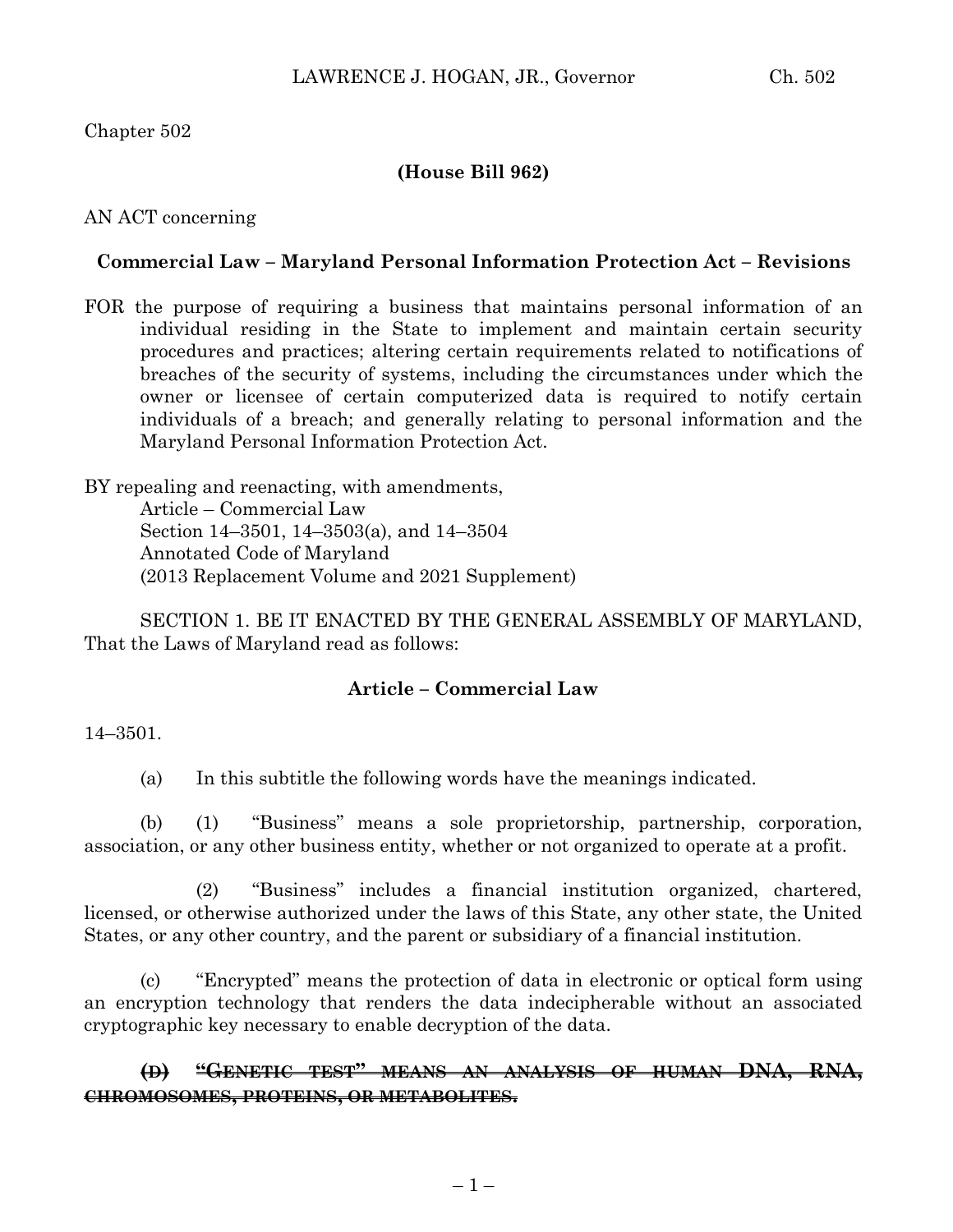#### Ch. 502 2022 LAWS OF MARYLAND

**[**(d)**] (E)** "Health information" means any information **[**created by an entity covered by the federal Health Insurance Portability and Accountability Act of 1996**]** regarding an individual's medical history, medical condition, or medical treatment or diagnosis.

 $\{e\}\left(\mathbf{F}\right)$  (1) "Personal information" means:

(i) An individual's first name or first initial and last name in combination with any one or more of the following data elements, when **[**the name or**]** the data elements are not encrypted, redacted, or otherwise protected by another method that renders the information unreadable or unusable:

1. A Social Security number, an Individual Taxpayer Identification Number, a passport number, or other identification number issued by the federal government;

number;

2. A driver's license number or State identification card

3. An account number, a credit card number, or a debit card number, in combination with any required security code, access code, or password, that permits access to an individual's financial account;

4. Health information, including information about an individual's mental health;

5. A health insurance policy or certificate number or health insurance subscriber identification number, in combination with a unique identifier used by an insurer or an employer that is self–insured, that permits access to an individual's health information;  $\Theta$ **r** 

6. Biometric data of an individual generated by automatic measurements of an individual's biological characteristics such as a fingerprint, voice print, genetic print, retina or iris image, or other unique biological characteristic, that can be used to uniquely authenticate the individual's identity when the individual accesses a system or account; **[**or**]**

# **7. FOR PURPOSES OF THE NOTIFICATIONS REQUIRED**  UNDER  $\S$  14-3504(B)(2), (C), (D), (E), (F), AND (G) OF THIS SUBTITLE, GENETIC **INFORMATION WITH RESPECT TO AN INDIVIDUAL;**

(ii) A user name or e–mail address in combination with a password or security question and answer that permits access to an individual's e–mail account**; OR**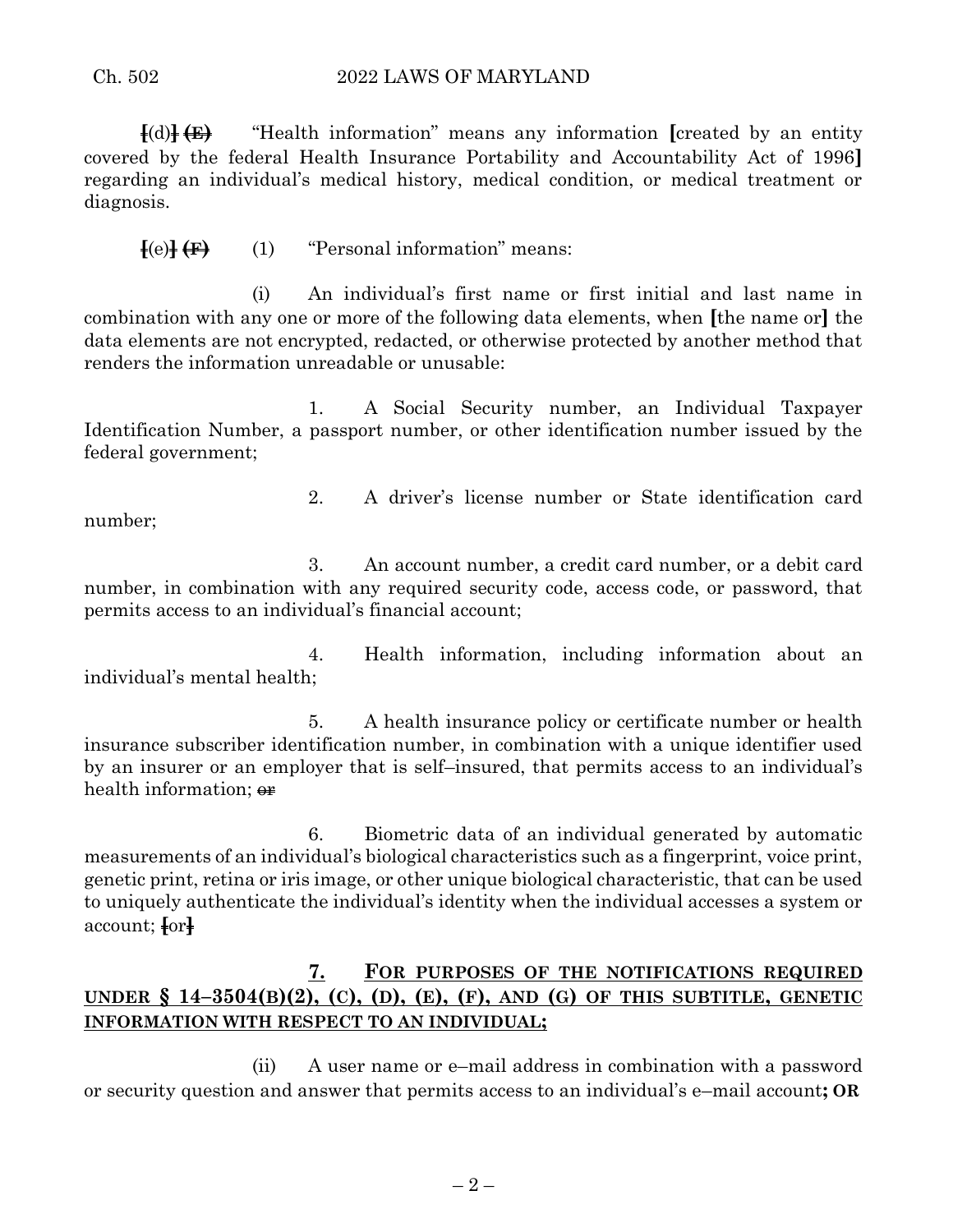**(III) GENETIC FOR THE PURPOSES OF THE REQUIREMENTS OF THIS TITLE OTHER THAN THE NOTIFICATIONS REQUIRED UNDER § 14–3504(B)(2), (C), (D), (E), (F), AND (G) OF THIS SUBTITLE, GENETIC INFORMATION WITH RESPECT TO AN INDIVIDUAL WHEN THE GENETIC INFORMATION IS NOT ENCRYPTED, REDACTED, OR OTHERWISE PROTECTED BY ANOTHER METHOD THAT RENDERS THE INFORMATION UNREADABLE OR UNUSABLE, INCLUDING:**

- **1. THE GENETIC SAMPLE OF AN INDIVIDUAL;**
- **2. A GENETIC TEST OF AN INDIVIDUAL;**
- **3. A GENETIC TEST OF A FAMILY MEMBER OF AN**

#### **INDIVIDUAL;**

**4. THE MANIFESTATION OF A DISEASE OR DISORDER IN A FAMILY MEMBER OF AN INDIVIDUAL;**

**5. ANY REQUEST FOR, OR RECEIPT OF, A GENETIC TEST, GENETIC COUNSELING, OR GENETIC EDUCATION; AND**

**6. ANY INFORMATION DERIVED FROM GENETIC INFORMATION WITH RESPECT TO AN INDIVIDUAL**.

**1. DATA, REGARDLESS OF ITS FORMAT, THAT RESULTS FROM THE ANALYSIS OF A BIOLOGICAL SAMPLE OF THE INDIVIDUAL OR FROM ANOTHER SOURCE THAT ENABLES EQUIVALENT INFORMATION TO BE OBTAINED AND THAT CONCERNS GENETIC MATERIAL;**

- **2. DEOXYRIBONUCLEIC ACIDS;**
- **3. RIBONUCLEIC ACIDS;**
- **4. GENES;**
- **5. CHROMOSOMES;**
- **6. ALLELES;**
- **7. GENOMES;**

## **8. ALTERATIONS OR MODIFICATIONS TO DEOXYRIBONUCLEIC ACIDS OR RIBONUCLEIC ACIDS;**

**9. SINGLE NUCLEOTIDE POLYMORPHISMS;**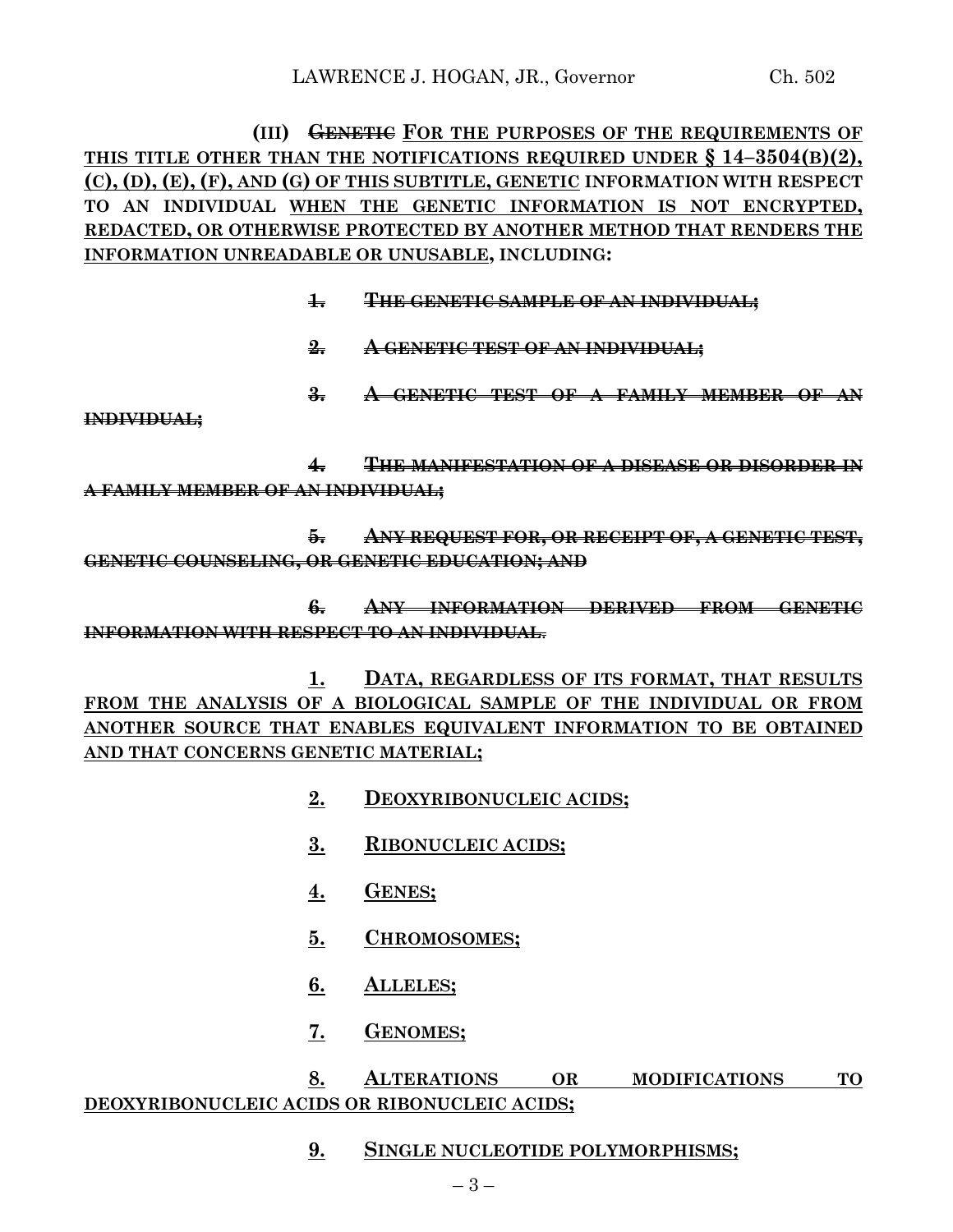# **10. UNINTERRUPTED DATA THAT RESULTS FROM THE ANALYSIS OF A BIOLOGICAL SAMPLE FROM THE INDIVIDUAL OR OTHER SOURCES; AND**

# **11. INFORMATION EXTRAPOLATED, DERIVED, OR INFERRED FROM ITEM 1, 2, 3, 4, 5, 6, 7, 8, 9, OR 10 OF THIS ITEM**.

(2) "Personal information" does not include:

(i) Publicly available information that is lawfully made available to the general public from federal, State, or local government records;

(ii) Information that an individual has consented to have publicly disseminated or listed; or

(iii) Information that is disseminated or listed in accordance with the federal Health Insurance Portability and Accountability Act.

**[**(f)**] (G)** "Records" means information that is inscribed on a tangible medium or that is stored in an electronic or other medium and is retrievable in perceivable form.

## 14–3503.

(a) To protect personal information from unauthorized access, use, modification, or disclosure, a business that owns**, MAINTAINS,** or licenses personal information of an individual residing in the State shall implement and maintain reasonable security procedures and practices that are appropriate to the nature of the personal information owned**, MAINTAINED,** or licensed and the nature and size of the business and its operations.

14–3504.

(a) In this section:

(1) "Breach of the security of a system" means the unauthorized acquisition of computerized data that compromises the security, confidentiality, or integrity of the personal information maintained by a business; and

(2) "Breach of the security of a system" does not include the good faith acquisition of personal information by an employee or agent of a business for the purposes of the business, provided that the personal information is not used or subject to further unauthorized disclosure.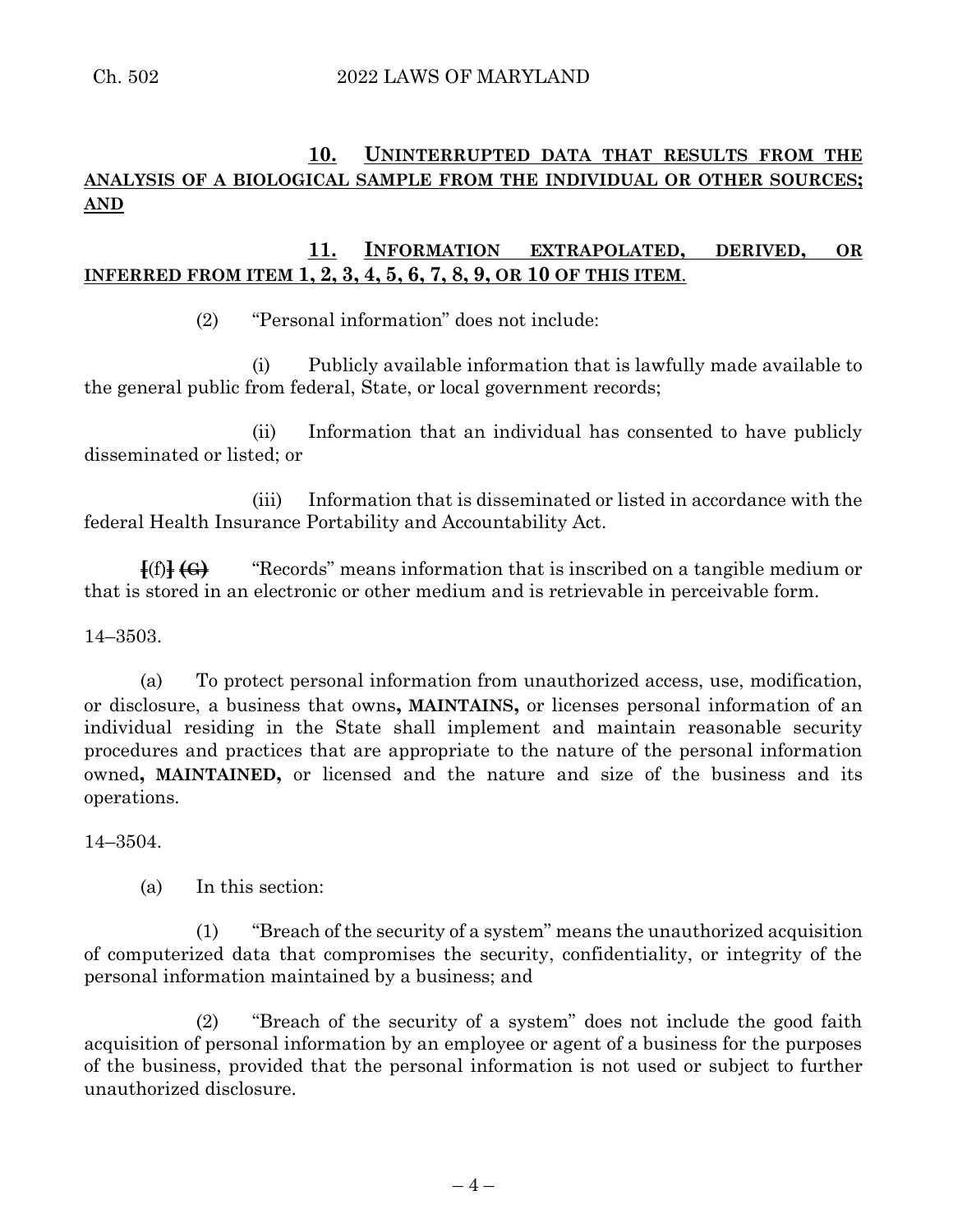(b) (1) A business that owns, licenses, or maintains computerized data that includes personal information of an individual residing in the State, when it discovers or is notified that it incurred a breach of the security of a system, shall conduct in good faith a reasonable and prompt investigation to determine the likelihood that personal information of the individual has been or will be misused as a result of the breach.

(2) Subject to subsection (c)(4) of this section, **[**if, after the investigation is concluded,**] UNLESS** the business **REASONABLY** determines that the breach of the security of the system **[**creates**] DOES NOT CREATE** a likelihood that personal information has been or will be misused, the owner or licensee of the computerized data shall notify the individual of the breach.

(3) Except as provided in subsection (d) of this section, the notification required under paragraph (2) of this subsection shall be given as soon as reasonably practicable, but not later than 45 days after the business **[**concludes the investigation required under paragraph (1) of this subsection**] DISCOVERS OR IS NOTIFIED OF THE BREACH OF THE SECURITY OF A SYSTEM**.

(4) If after the investigation required under paragraph (1) of this subsection is concluded, the business determines that notification under paragraph (2) of this subsection is not required, the business shall maintain records that reflect its determination for 3 years after the determination is made.

(c) (1) A business that maintains computerized data that includes personal information of an individual residing in the State that the business does not own or license, when it discovers or is notified of a breach of the security of a system, shall notify, as soon as practicable, the owner or licensee of the personal information of the breach of the security of a system.

(2) Except as provided in subsection (d) of this section, the notification required under paragraph (1) of this subsection shall be given as soon as reasonably practicable, but not later than **[**45**] 10** days after the business discovers or is notified of the breach of the security of a system.

(3) A business that is required to notify an owner or licensee of personal information of a breach of the security of a system under paragraph (1) of this subsection shall share with the owner or licensee information relative to the breach.

(4) (i) If the business that incurred the breach of the security of a system is not the owner or licensee of the computerized data, the business may not charge the owner or licensee of the computerized data a fee for providing information that the owner or licensee needs to make a notification under subsection (b)(2) of this section.

(ii) The owner or licensee of the computerized data may not use information relative to the breach of the security of a system for purposes other than: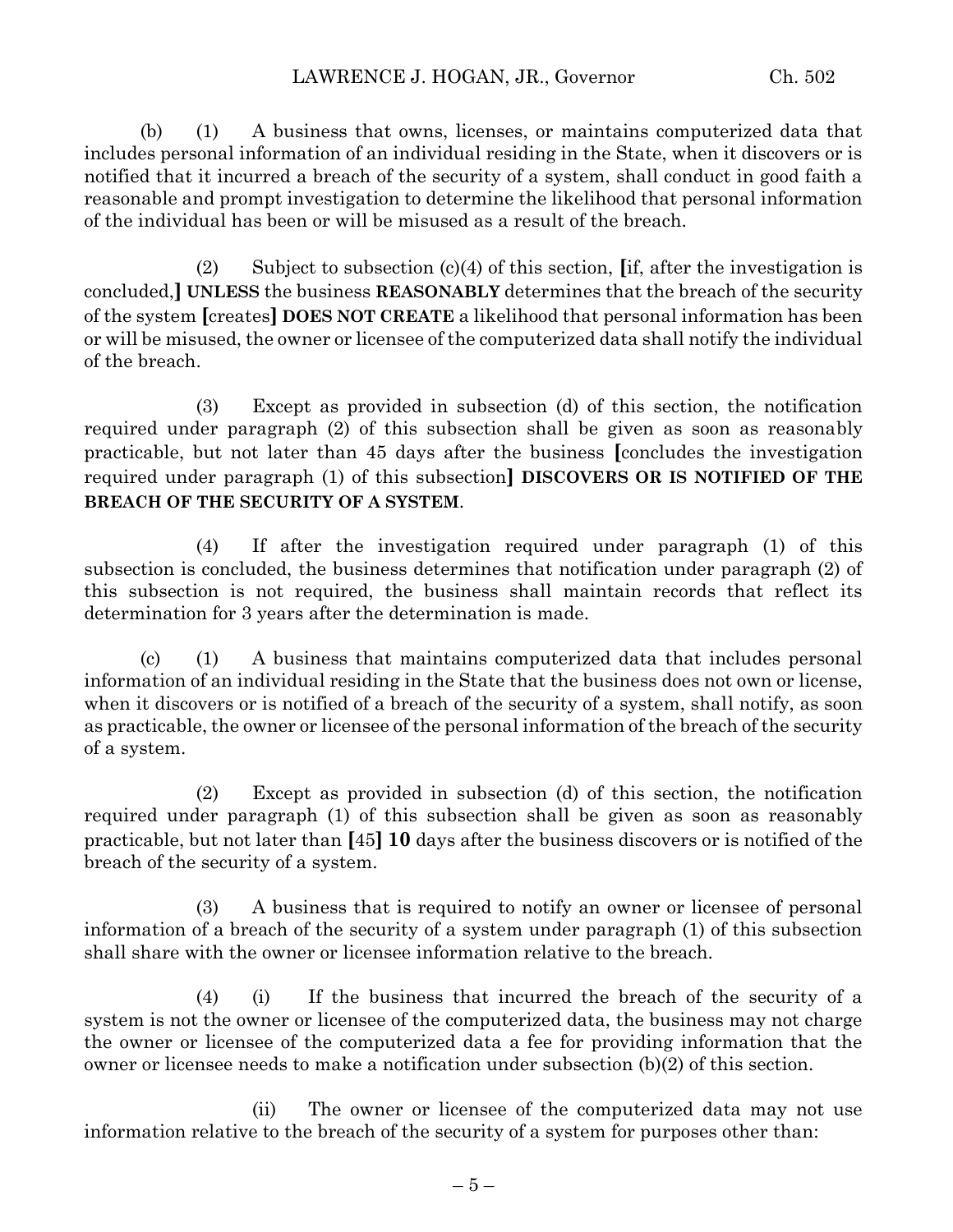## Ch. 502 2022 LAWS OF MARYLAND

1. Providing notification of the breach;

2. Protecting or securing personal information; or

3. Providing notification to national information security organizations created for information–sharing and analysis of security threats, to alert and avert new or expanded breaches.

(d) (1) The notification required under subsections (b) and (c) of this section may be delayed:

(i) If a law enforcement agency determines that the notification will impede a criminal investigation or jeopardize homeland or national security; or

(ii) To determine the scope of the breach of the security of a system, identify the individuals affected, or restore the integrity of the system.

(2) If notification is delayed under paragraph (1)(i) of this subsection, notification shall be given as soon as reasonably practicable, but not later than**:**

# **(I) FOR A NOTIFICATION REQUIRED UNDER SUBSECTION (B) OF THIS SECTION:**

**1. [**30**] 7** days after the law enforcement agency determines that it will not impede a criminal investigation and will not jeopardize homeland or national security **IF THE ORIGINAL 45–DAY PERIOD HAS ALREADY ELAPSED; OR** 

# **2. THE END OF THE ORIGINAL 45–DAY PERIOD; OR**

# **(II) FOR A NOTIFICATION REQUIRED UNDER SUBSECTION (C) OF THIS SECTION, 7 DAYS AFTER THE LAW ENFORCEMENT AGENCY DETERMINES THAT IT WILL NOT IMPEDE A CRIMINAL INVESTIGATION AND WILL NOT JEOPARDIZE HOMELAND OR NATIONAL SECURITY**.

(e) The notification required under subsection (b) of this section **[**may**] SHALL** be given:

(1) By written notice sent to the most recent address of the individual in the records of the business;

(2) By electronic mail to the most recent electronic mail address of the individual in the records of the business, if:

(i) The individual has expressly consented to receive electronic notice; or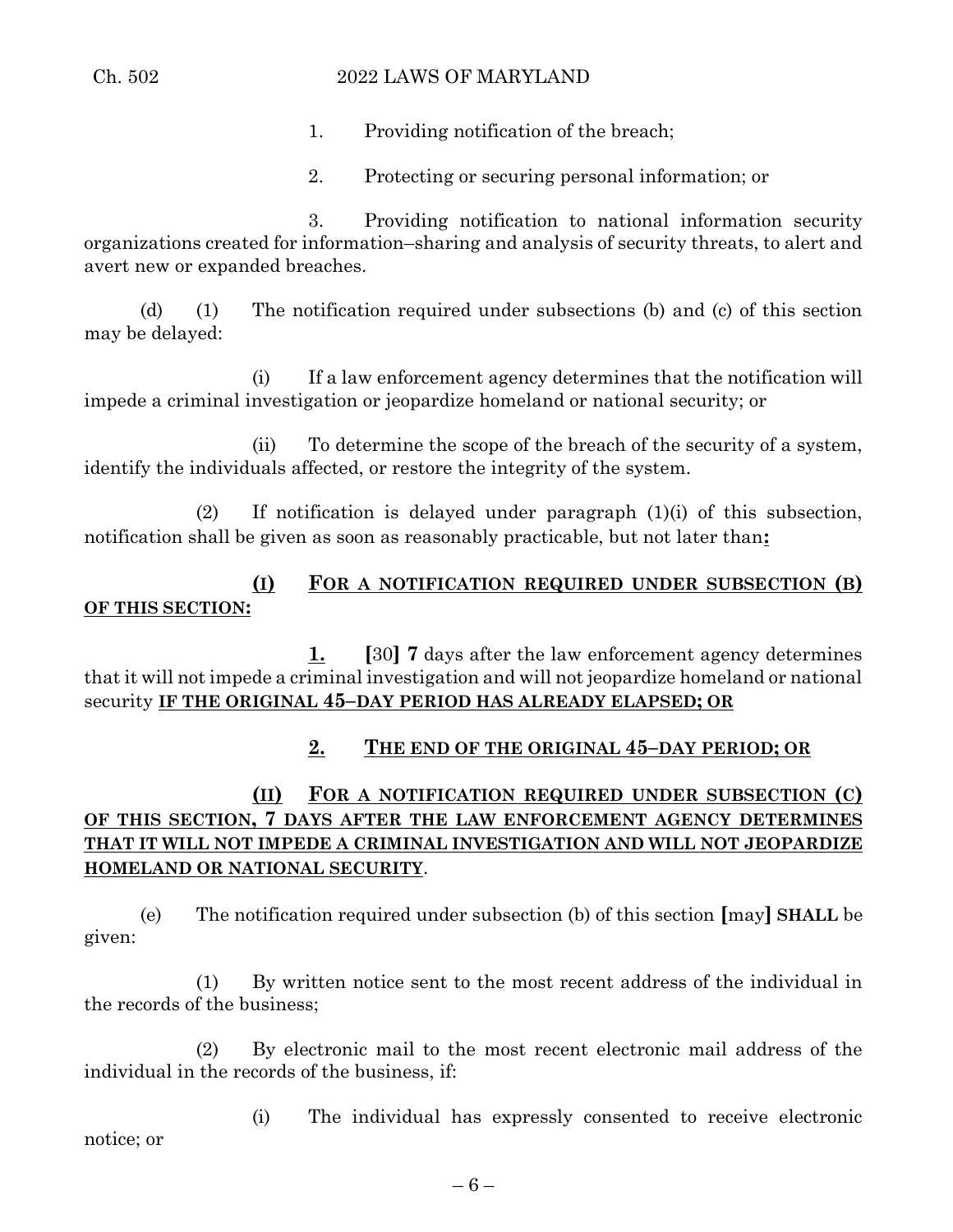(ii) The business conducts its business primarily through Internet account transactions or the Internet;

(3) By telephonic notice, to the most recent telephone number of the individual in the records of the business; or

(4) By substitute notice **[**as provided in subsection (f) of this section, if:

(i) The business demonstrates that the cost of providing notice would exceed \$100,000 or that the affected class of individuals to be notified exceeds 175,000; or

(ii) The**] IF THE** business does not have sufficient contact information to give notice in accordance with item (1), (2), or (3) of this subsection.

(f) Substitute notice under subsection (e)(4) of this section shall consist of:

(1) Electronically mailing the notice to an individual entitled to notification under subsection (b) of this section, if the business has an electronic mail address for the individual to be notified;

(2) Conspicuous posting of the notice on the website of the business, if the business maintains a website; and

# (3) Notification to **[**statewide media**] MAJOR PRINT OR BROADCAST MEDIA IN GEOGRAPHIC AREAS WHERE THE INDIVIDUALS AFFECTED BY THE BREACH LIKELY RESIDE**.

(g) Except as provided in subsection (i) of this section, the notification required under subsection (b) of this section shall include:

(1) To the extent possible, a description of the categories of information that were, or are reasonably believed to have been, acquired by an unauthorized person, including which of the elements of personal information were, or are reasonably believed to have been, acquired;

(2) Contact information for the business making the notification, including the business' address, telephone number, and toll–free telephone number if one is maintained;

(3) The toll–free telephone numbers and addresses for the major consumer reporting agencies; and

(4) (i) The toll–free telephone numbers, addresses, and website addresses for: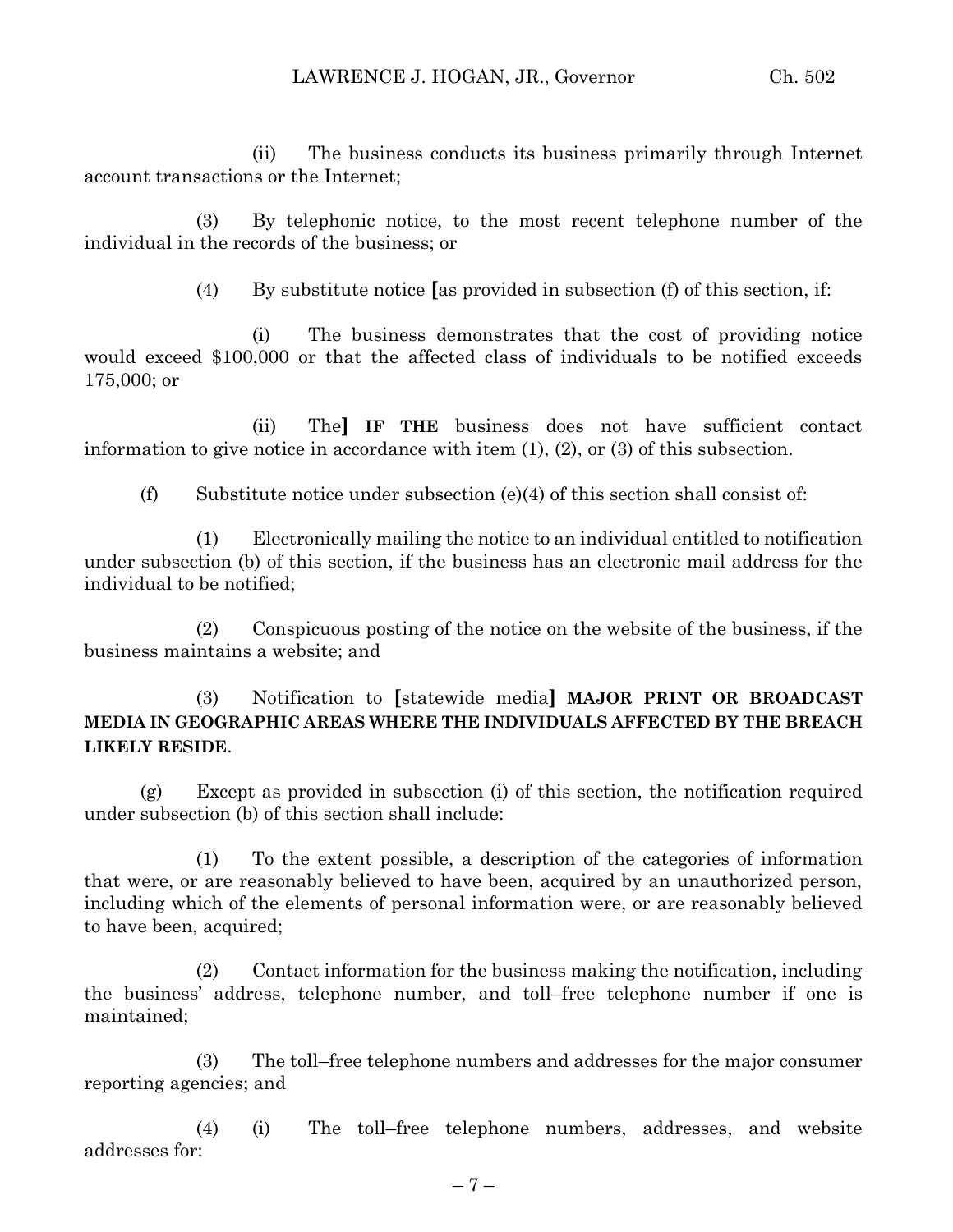- 1. The Federal Trade Commission; and
- 2. The Office of the Attorney General; and

(ii) A statement that an individual can obtain information from these sources about steps the individual can take to avoid identity theft.

(h) **(1)** Prior to giving the notification required under subsection (b) of this section and subject to subsection (d) of this section, a business shall provide notice of a breach of the security of a system to the Office of the Attorney General.

**(2) THE NOTICE REQUIRED UNDER PARAGRAPH (1) OF THIS SUBSECTION SHALL INCLUDE, AT A MINIMUM:**

**STATE;**

**(I) THE NUMBER OF AFFECTED INDIVIDUALS RESIDING IN THE** 

**(II) A DESCRIPTION OF THE BREACH OF THE SECURITY OF A SYSTEM, INCLUDING WHEN AND HOW IT OCCURRED;**

**(III) ANY STEPS THE BUSINESS HAS TAKEN OR PLANS TO TAKE RELATING TO THE BREACH OF THE SECURITY OF A SYSTEM; AND**

**(IV) THE FORM OF NOTICE THAT WILL BE SENT TO AFFECTED INDIVIDUALS AND A SAMPLE NOTICE.**

(i) (1) In the case of a breach of the security of a system involving personal information that permits access to an individual's e–mail account under § **[**14–3501(e)(1)(ii)**] 14–3501(F)(1)(II)** of this subtitle and no other personal information under § **[**14–3501(e)(1)(i)**] 14–3501(F)(1)(I)** of this subtitle, the business may comply with the notification requirement under subsection (b) of this section by providing the notification in electronic or other form that directs the individual whose personal information has been breached promptly to:

(i) Change the individual's password and security question or answer, as applicable; or

(ii) Take other steps appropriate to protect the e–mail account with the business and all other online accounts for which the individual uses the same user name or e–mail and password or security question or answer.

(2) Subject to paragraph (3) of this subsection, the notification provided under paragraph (1) of this subsection may be given to the individual by any method described in this section.